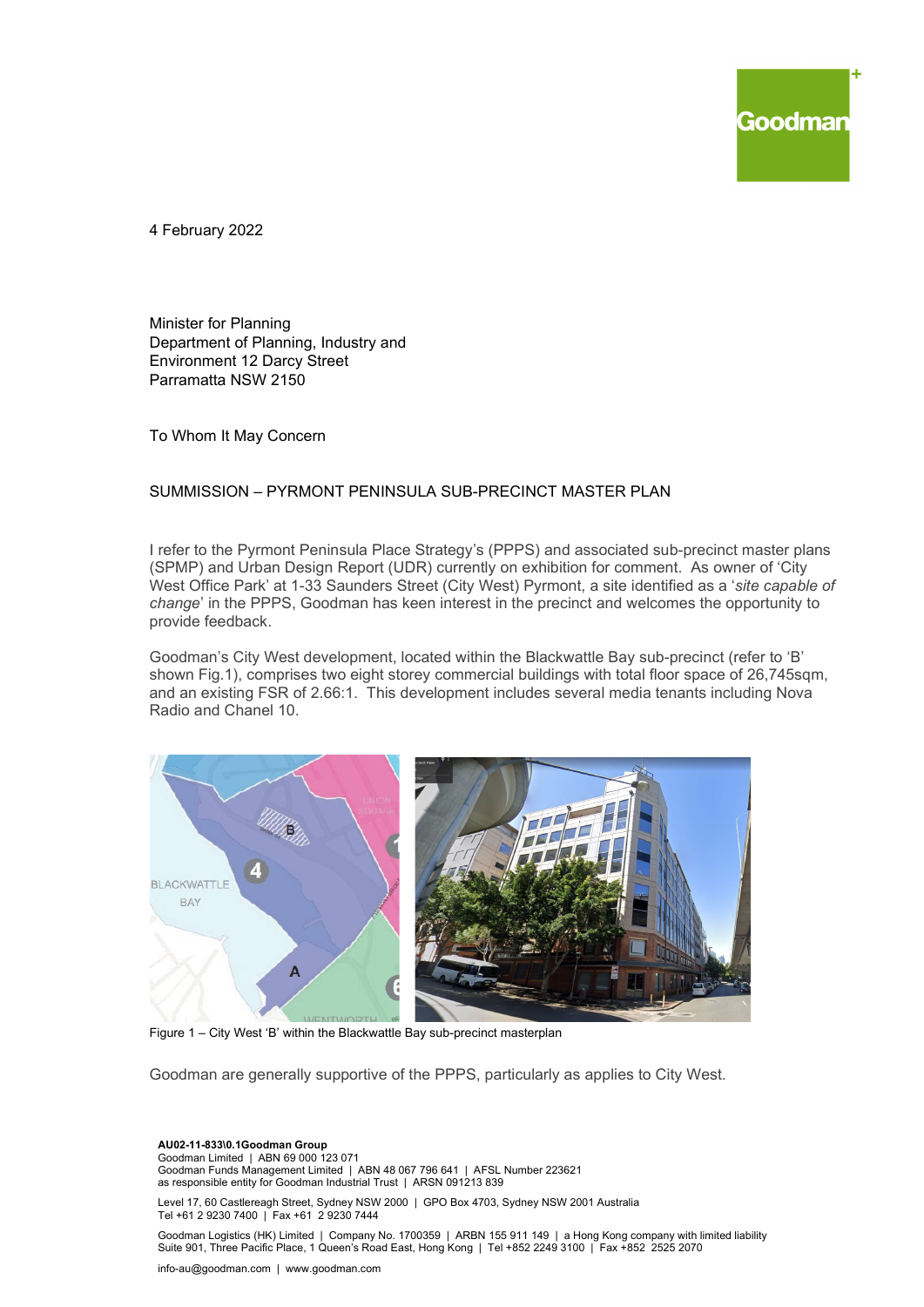City West is shown in the SPMP as including a through site link which will help provide precinct permeability as well as a view corridor from the north to the south towards the new Fish Market (refer to Figure 2).

The plan also identifies the future activation of Bank Street along the site's southern boundary as a key objective, to be accommodated with future site redevelopment. The Bank Street frontage is also considered a "*Key Movement/Place Corridor".* 



Figure 2 - City West and the Blackwattle Bay sub precinct plan

City West is identified in the SPMP's 'Transitional Zone', which provides height from the site's Quarry Master Drive western boundary of RL90, progressively increasing to the Open Space Sun Access Control as the distance from Union Street and Miller Street reduces.

Goodman have considered the PPPS's height strategy as applies to future redevelopment of the City West site. This assessment shows that good height is achievable for the site when applying the strategy, appropriate for the site's strategic location immediately to the north of Infrastructure NSW Blackwattle Bay precinct and Pyrmont Peninsula's function as an extension to the CBD.

It's understood the City of Sydney will now be applying the PPPS height strategy in the update of the Sydney Local Environmental Plan (LEP) as applies to the Pyrmont Peninsula. The City must interpret the height strategy appropriately to achieve optimum land use efficiency and optimise the site's full potential. To apply the height strategy unnecessarily conservatively may result in the missed opportunity, noting a threshold height and FSR is required to make future redevelopment of the City West site viable. Redevelopment is necessary to give effect to PPPS objectives, unlock this